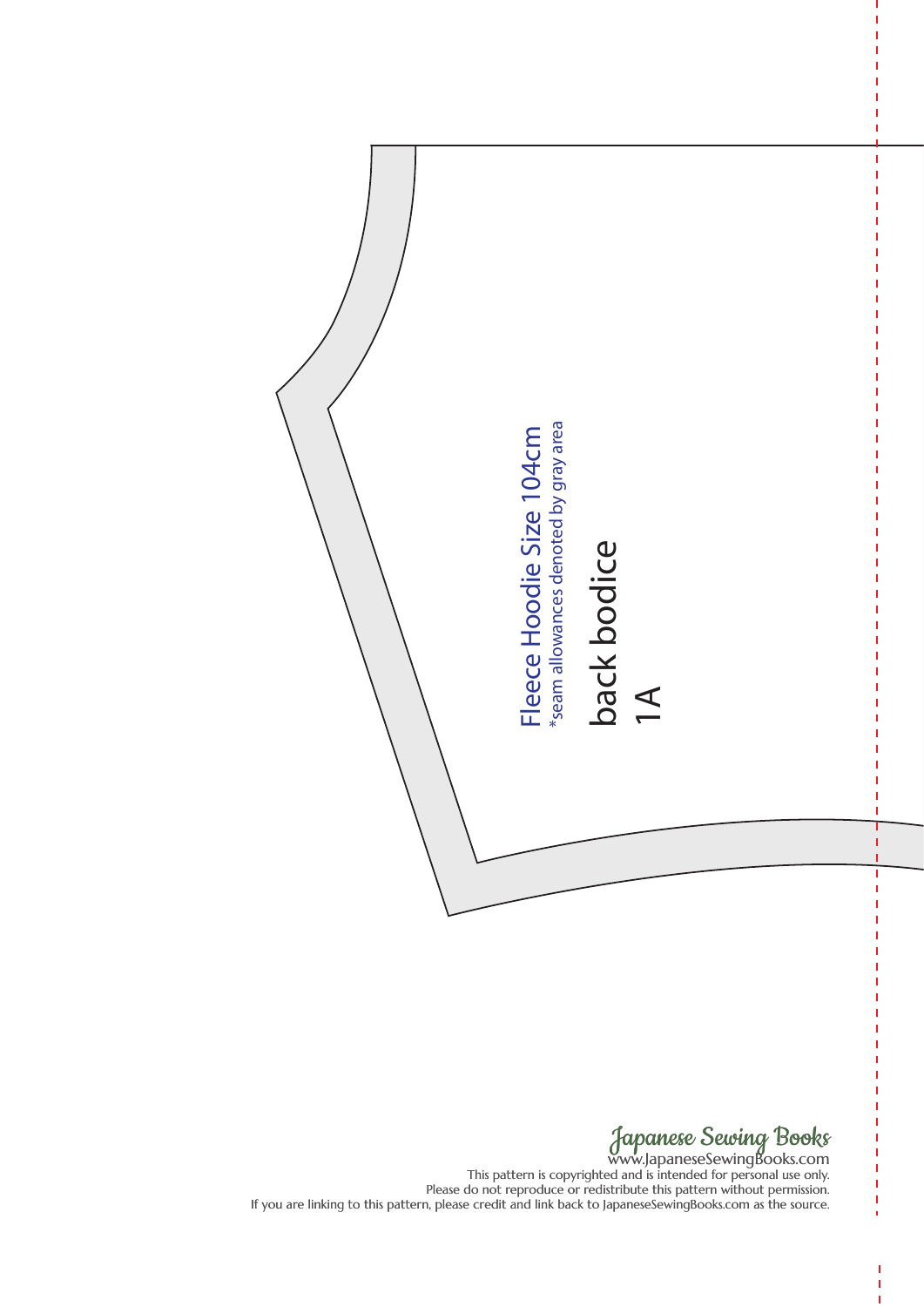

This pattern is copyrighted and is intended for personal use only. Please do not reproduce or redistribute this pattern without permission.<br>If you are linking to this pattern, please credit and link back to JapaneseSewingBooks.com as the source.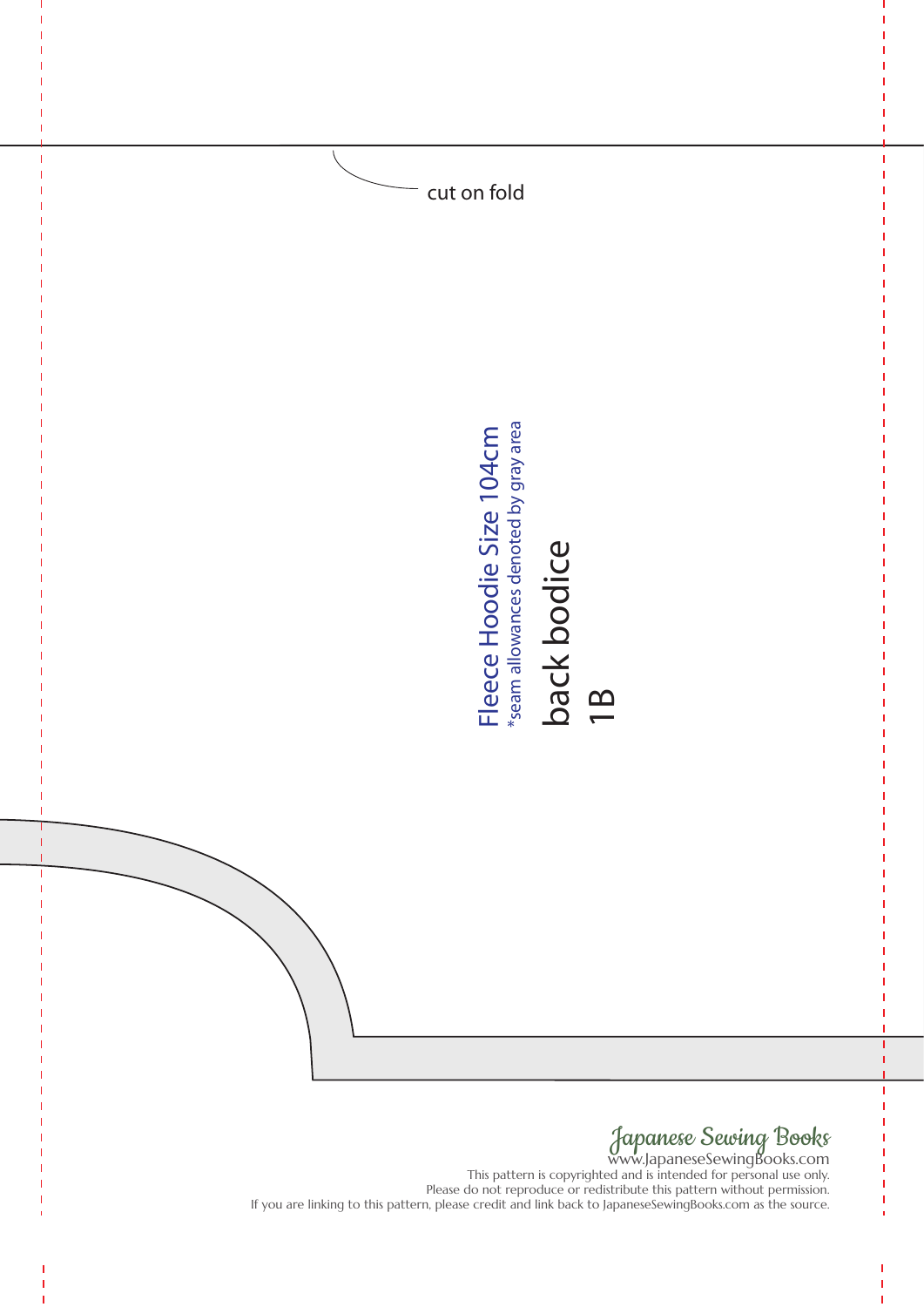

www.JapaneseSewingBooks.com This pattern is copyrighted and is intended for personal use only. Please do not reproduce or redistribute this pattern without permission.<br>If you are linking to this pattern, please credit and link back to JapaneseSewingBooks.com as the source.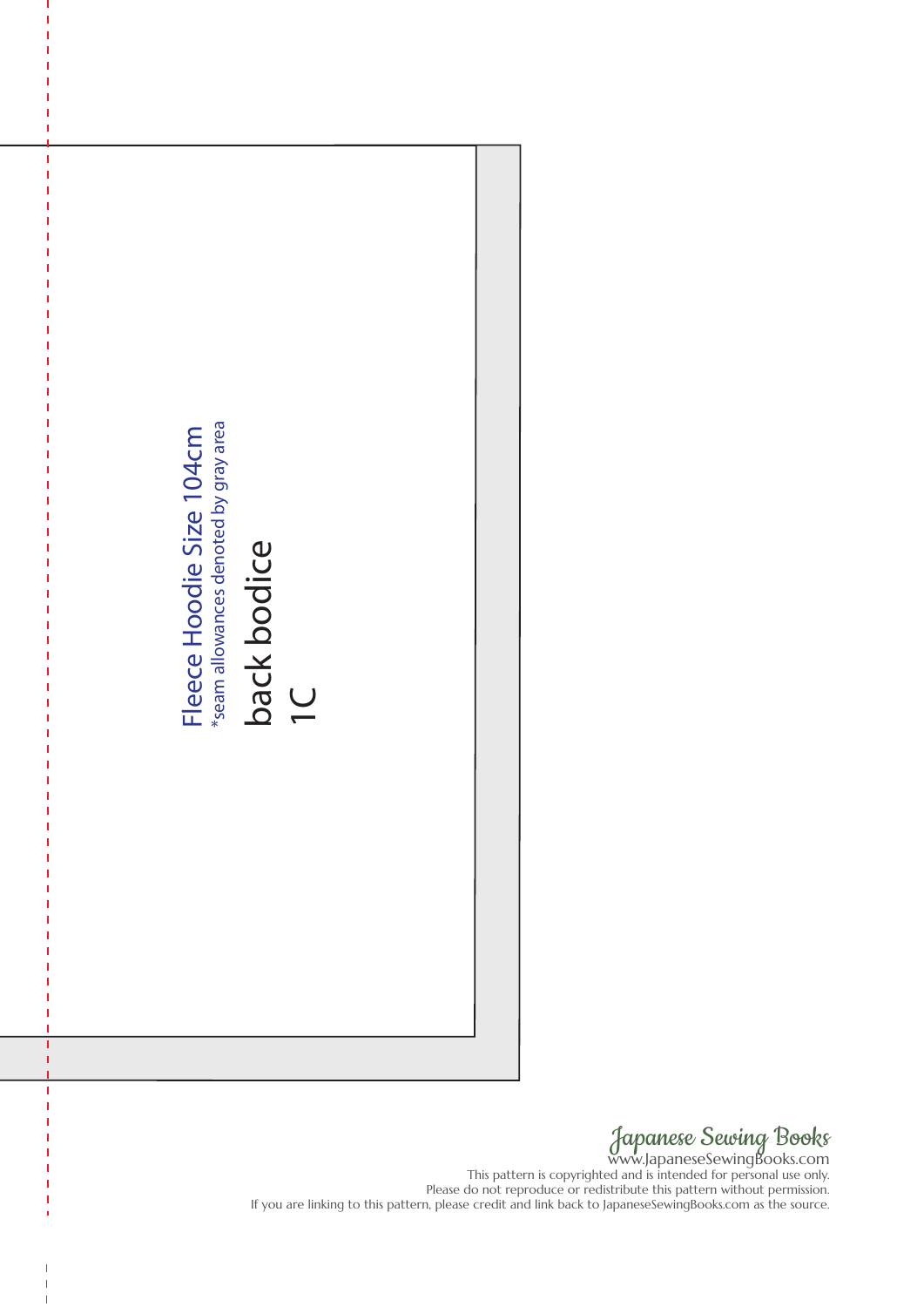

www.JapaneseSewingBooks.com This pattern is copyrighted and is intended for personal use only. Please do not reproduce or redistribute this pattern without permission.<br>If you are linking to this pattern, please credit and link back to JapaneseSewingBooks.com as the source.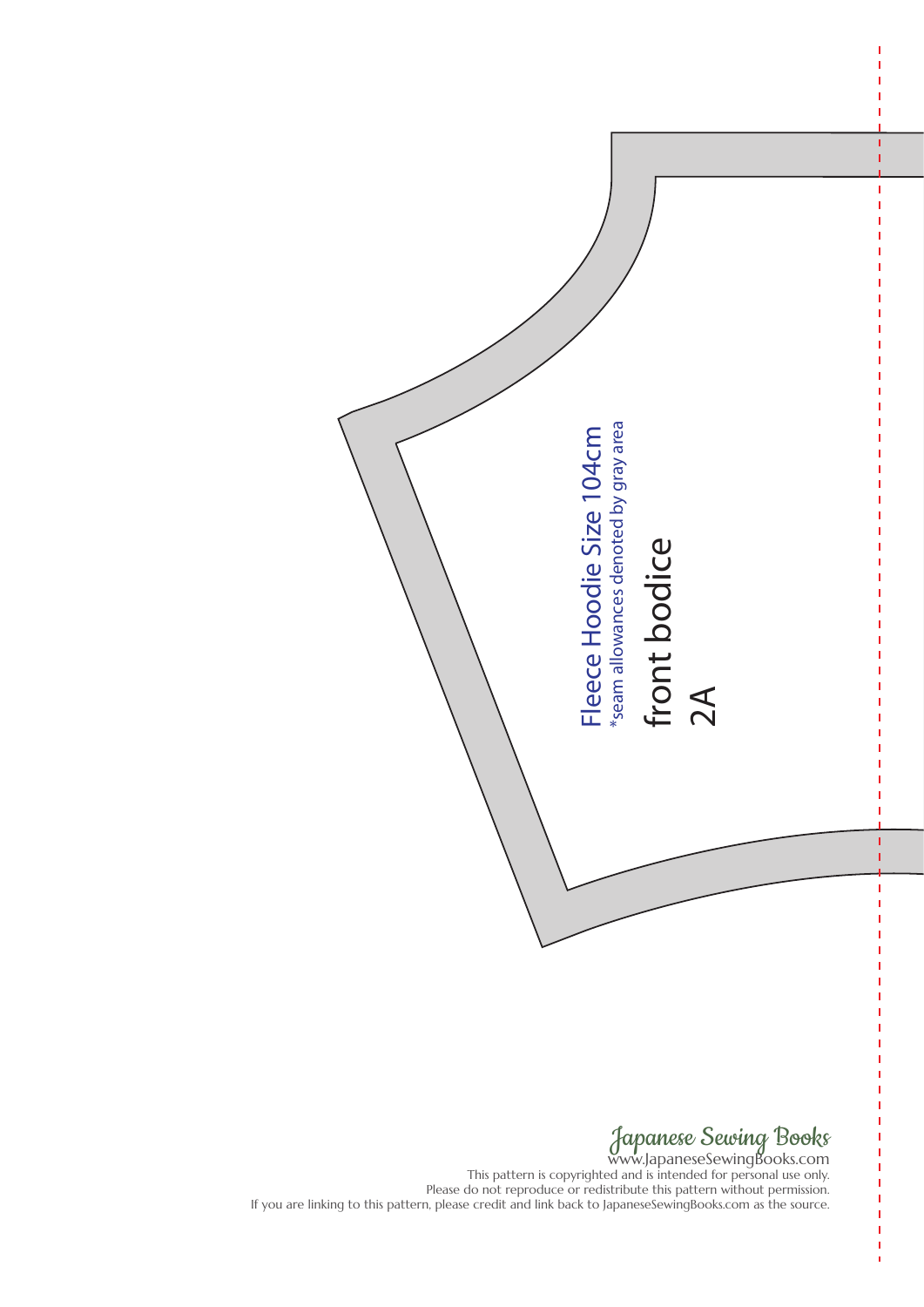# front bodice front bodice<br>2B

## Japanese Sewing Books

www.JapaneseSewingBooks.com This pattern is copyrighted and is intended for personal use only. Please do not reproduce or redistribute this pattern without permission.<br>If you are linking to this pattern, please credit and link back to JapaneseSewingBooks.com as the source. If you are linking to this pattern, please credit and link back to Japaneses/search(ooks.com as the source.<br>
If you are linking to the person please credit and link back to Japaneses denoted by gray area.<br>
The person denot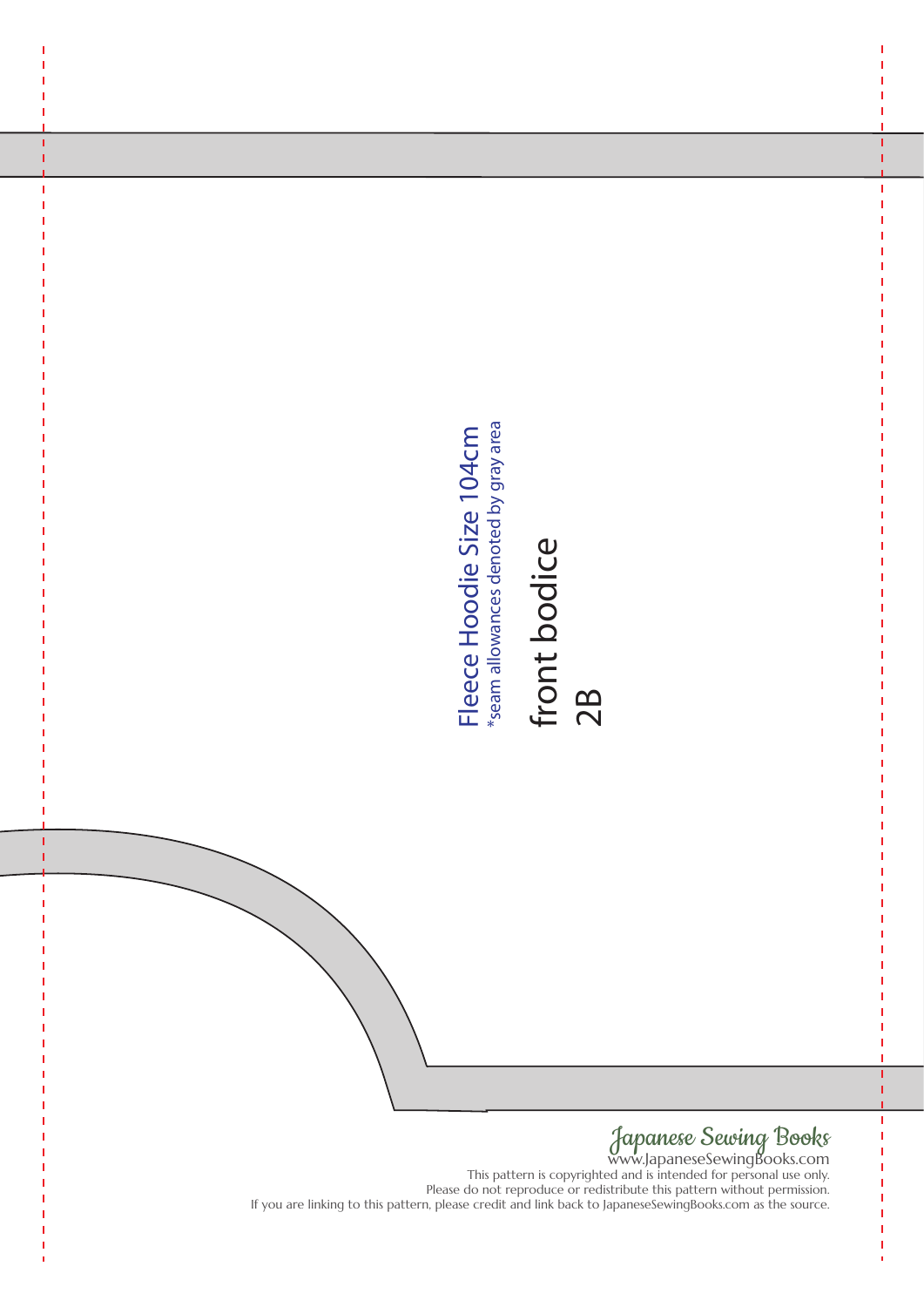

Japanese Sewing Books www.JapaneseSewingBooks.com

This pattern is copyrighted and is intended for personal use only. Please do not reproduce or redistribute this pattern without permission.<br>If you are linking to this pattern, please credit and link back to JapaneseSewingBooks.com as the source.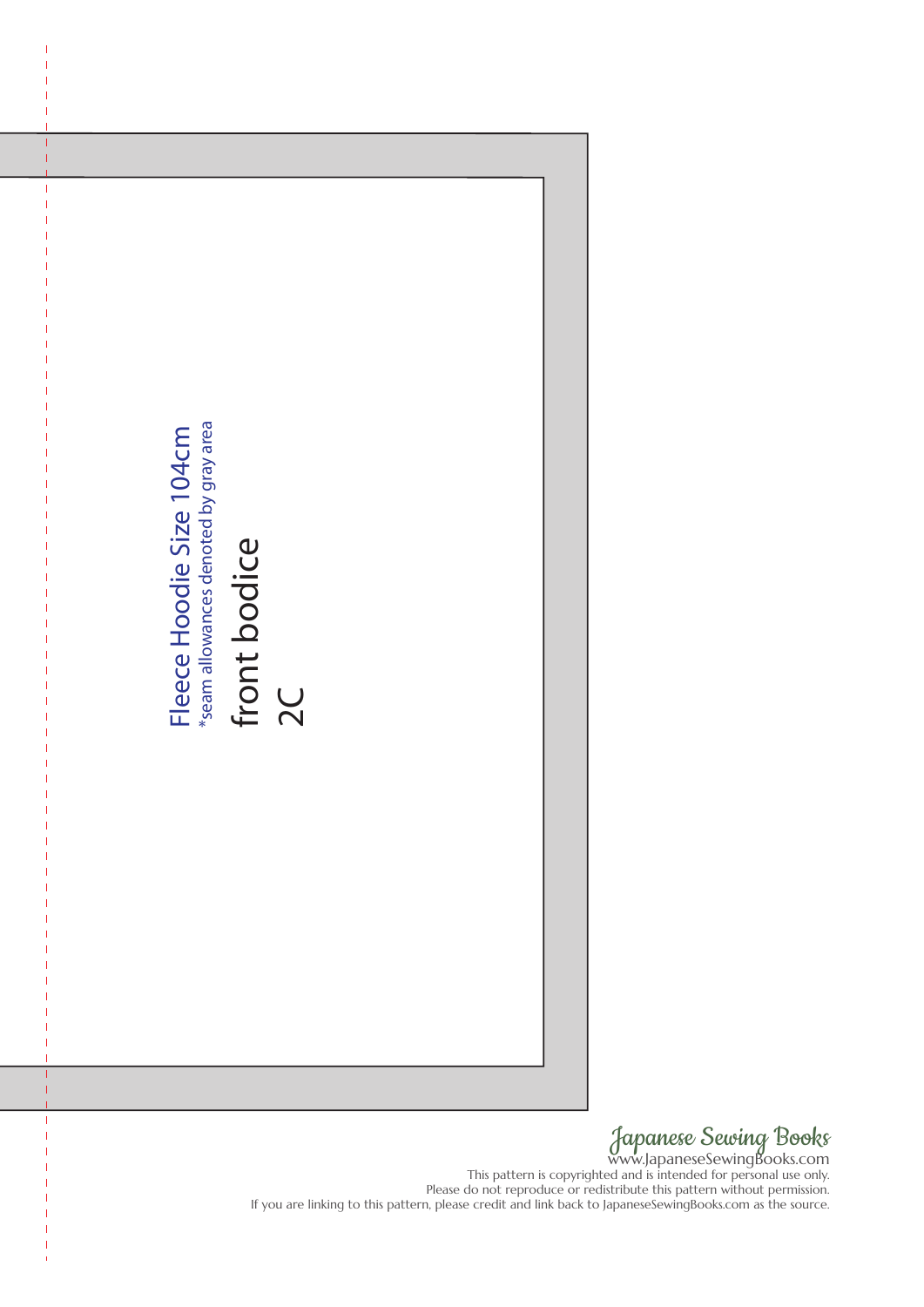

www.JapaneseSewingBooks.com This pattern is copyrighted and is intended for personal use only. Please do not reproduce or redistribute this pattern without permission.<br>If you are linking to this pattern, please credit and link back to JapaneseSewingBooks.com as the source.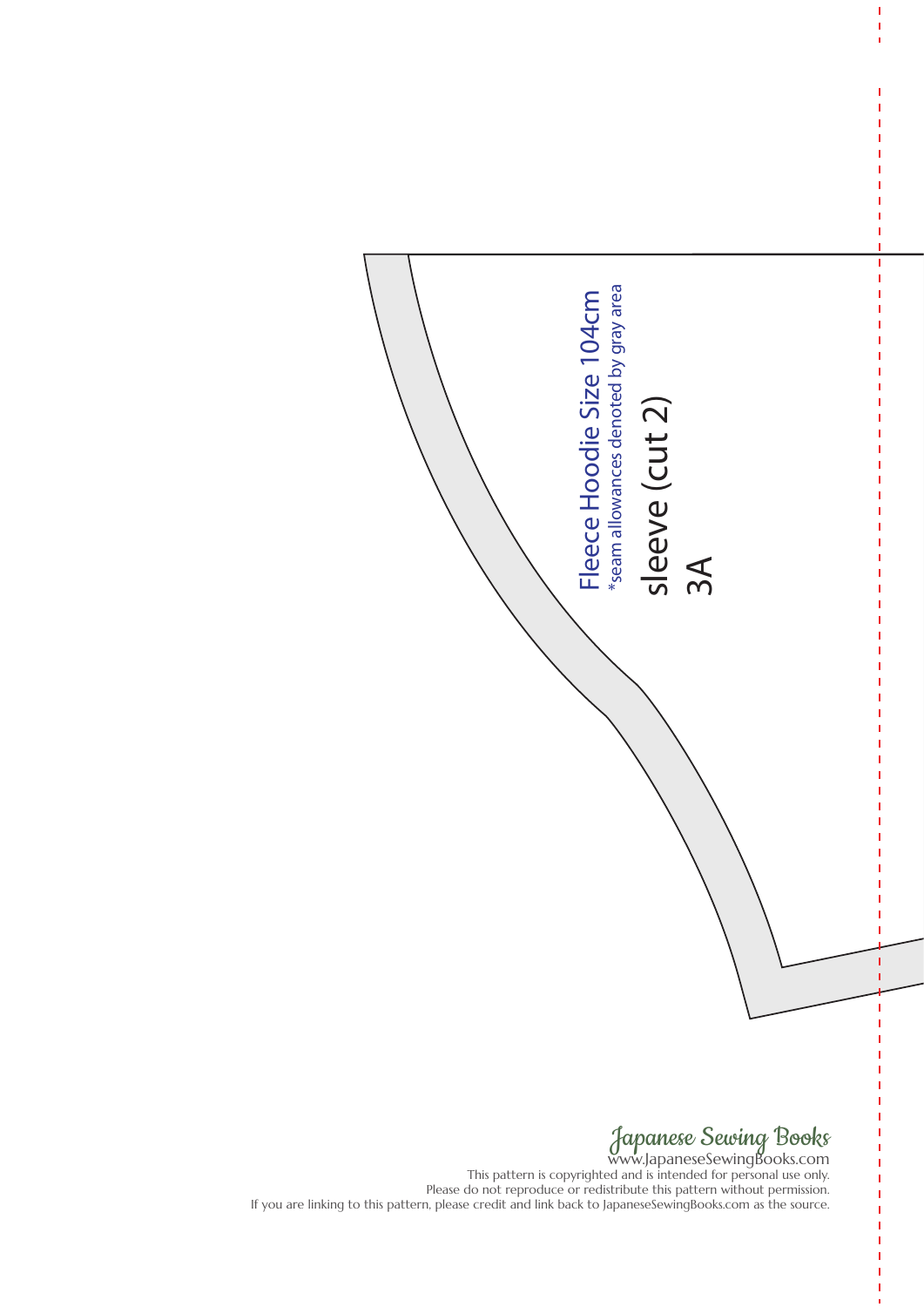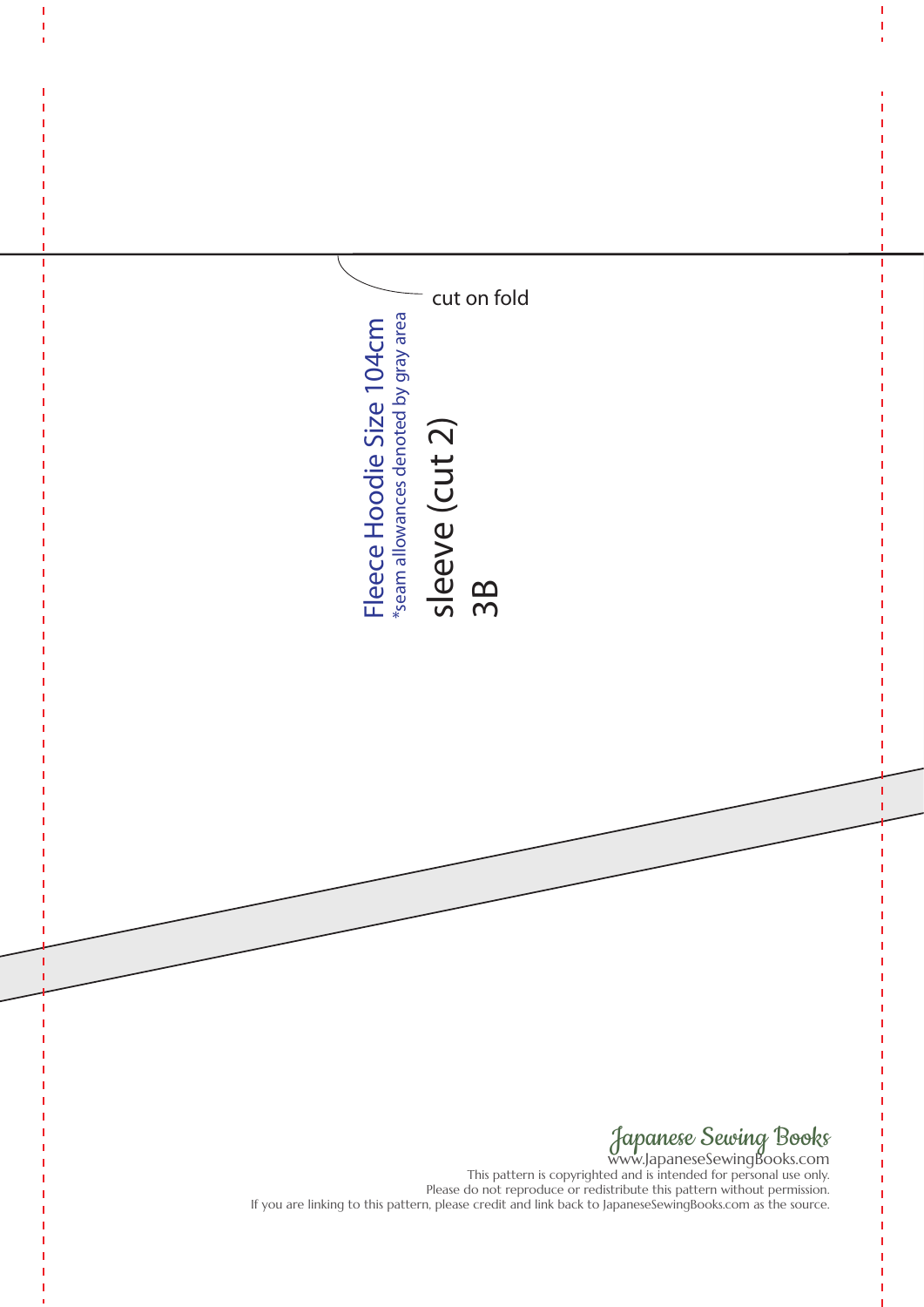| *seam allowances denoted by gray area<br>Fleece Hoodie Size 104cm<br>sleeve (cut 2)<br>3 <sup>C</sup> |                                                                                                                                                                                                              |
|-------------------------------------------------------------------------------------------------------|--------------------------------------------------------------------------------------------------------------------------------------------------------------------------------------------------------------|
|                                                                                                       |                                                                                                                                                                                                              |
|                                                                                                       |                                                                                                                                                                                                              |
|                                                                                                       |                                                                                                                                                                                                              |
|                                                                                                       |                                                                                                                                                                                                              |
|                                                                                                       |                                                                                                                                                                                                              |
|                                                                                                       |                                                                                                                                                                                                              |
|                                                                                                       |                                                                                                                                                                                                              |
|                                                                                                       | Japanese Sewing Books<br>Please do not reproduce or redistribute this pattern without permission<br>If you are linking to this pattern, please credit and link back to JapaneseSewingBooks.com as the source |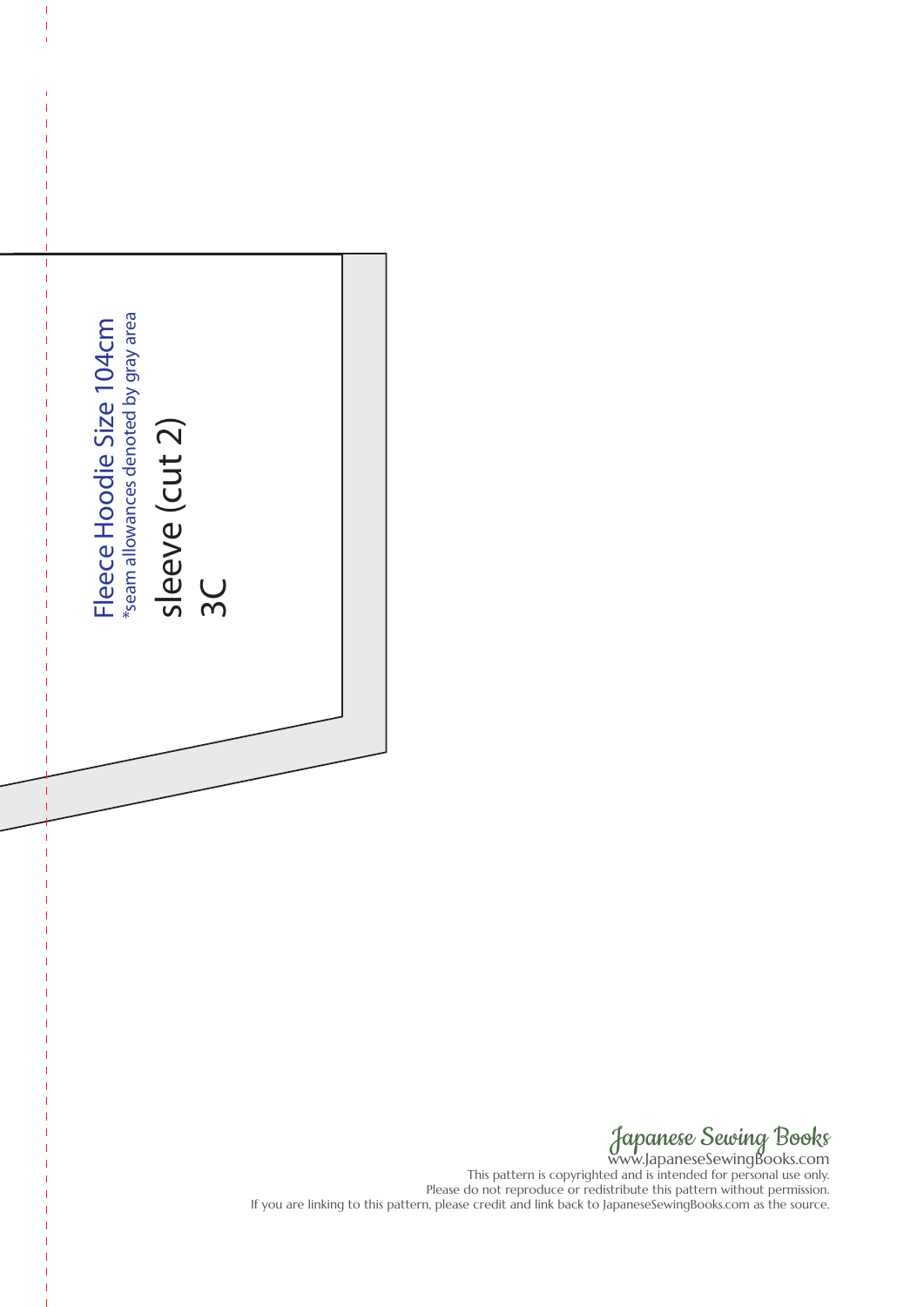

This pattern is copyrighted and is intended for personal use only. Please do not reproduce or redistribute this pattern without permission.